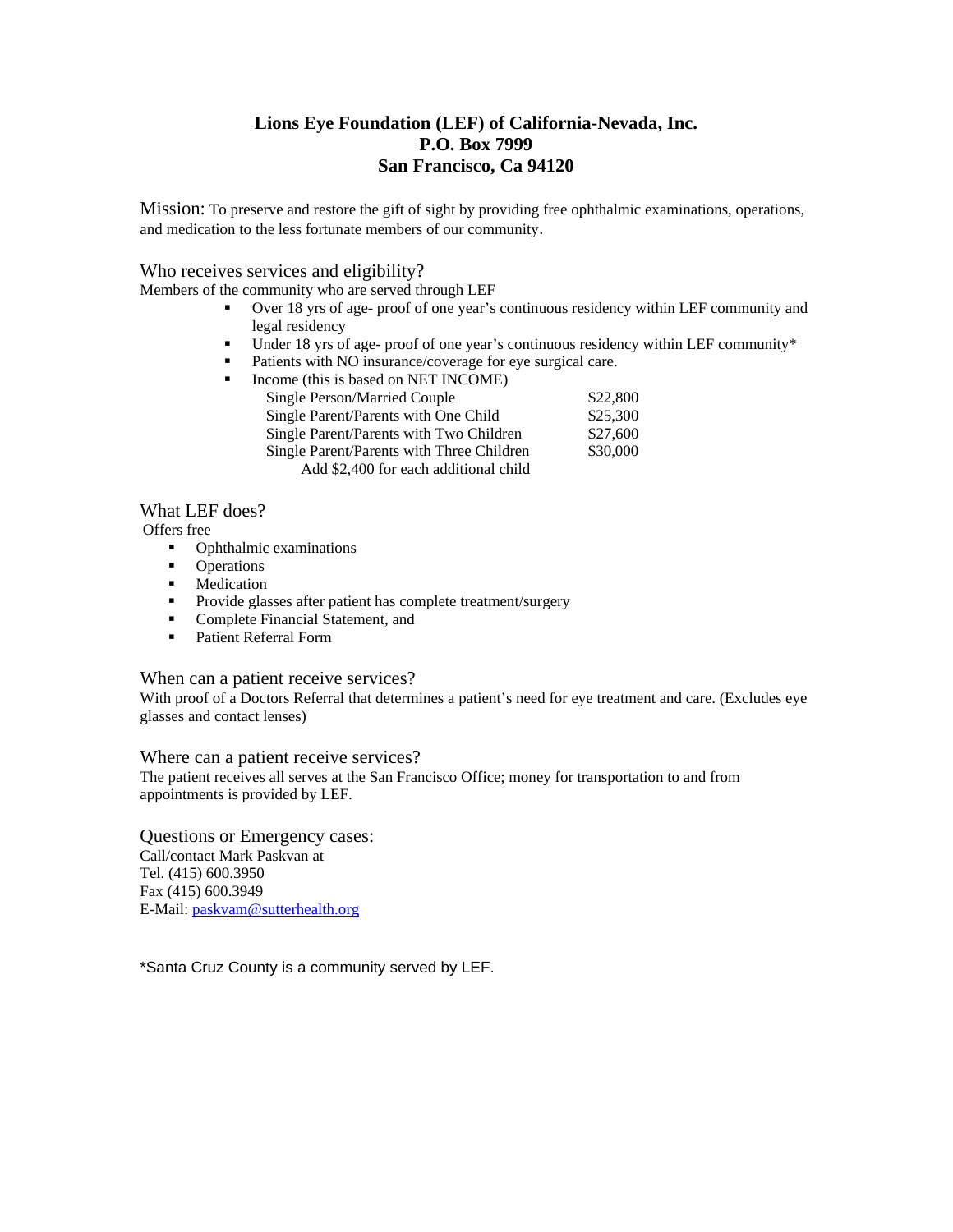

### Lions Eye Foundation of California-Neuada, Inc. **P.O. Box 7999 San Francisco, Cfl 941 28 PRESERUING THE GIFT OF SIGHT**

## QUICK LIST FOR REFERRING PATIENTS

- I. Patient Eligibility
	- If over 18 years of age one year's continuous residency in the communities served by the LEF **AND** must be a legal resident of the United States.
	- Under 18 years of age one year's continuous residency in the communities served by the LEF.
	- Income (this is based on NET INCOME)

| <b>Single Person/Married Couple</b>       | \$22,800 |
|-------------------------------------------|----------|
| Single Parent/Parents with One Child      | \$25,200 |
| Single Parent/Parents with Two Children   | \$27,600 |
| Single Parent/Parents with Three Children | \$30,000 |
| Add \$2,400 for each additional child     |          |

- Patient has no insurance/coverage for eye surgical care.
- 2. Doctor Referral
	- It must first be determined that the patient does indeed have an eye problem that requires treatment and care (excluding eye glasses and contact lenses). A referral from a doctor stating the patient's diagnosis is required.
- 3. Club's Responsibility
	- Completion of patient financial statement and patient referral form (must be signed by doctor, patient and club representative).
	- Provide money for transportation to and from appointment in San Francisco.
	- Provide glasses after patient has completed treatment/surgery.
- 4. Questions: Call/contact Mark Paskvan tel (415) 600-3950; fax (415) 600-3949; e-mail paskvam@sutterhealth.orq.
	- Emergency cases (retina detachments and foreign object in eye), call Mark rather than completing the forms. It can be done by phone!

*Ihe Lions Eye Foundation of California-Nevada, Inc. preserves and restores the gift of sight hy providing free opthalmic examinations, operations, and medication to the less fortunate inembers of our community.*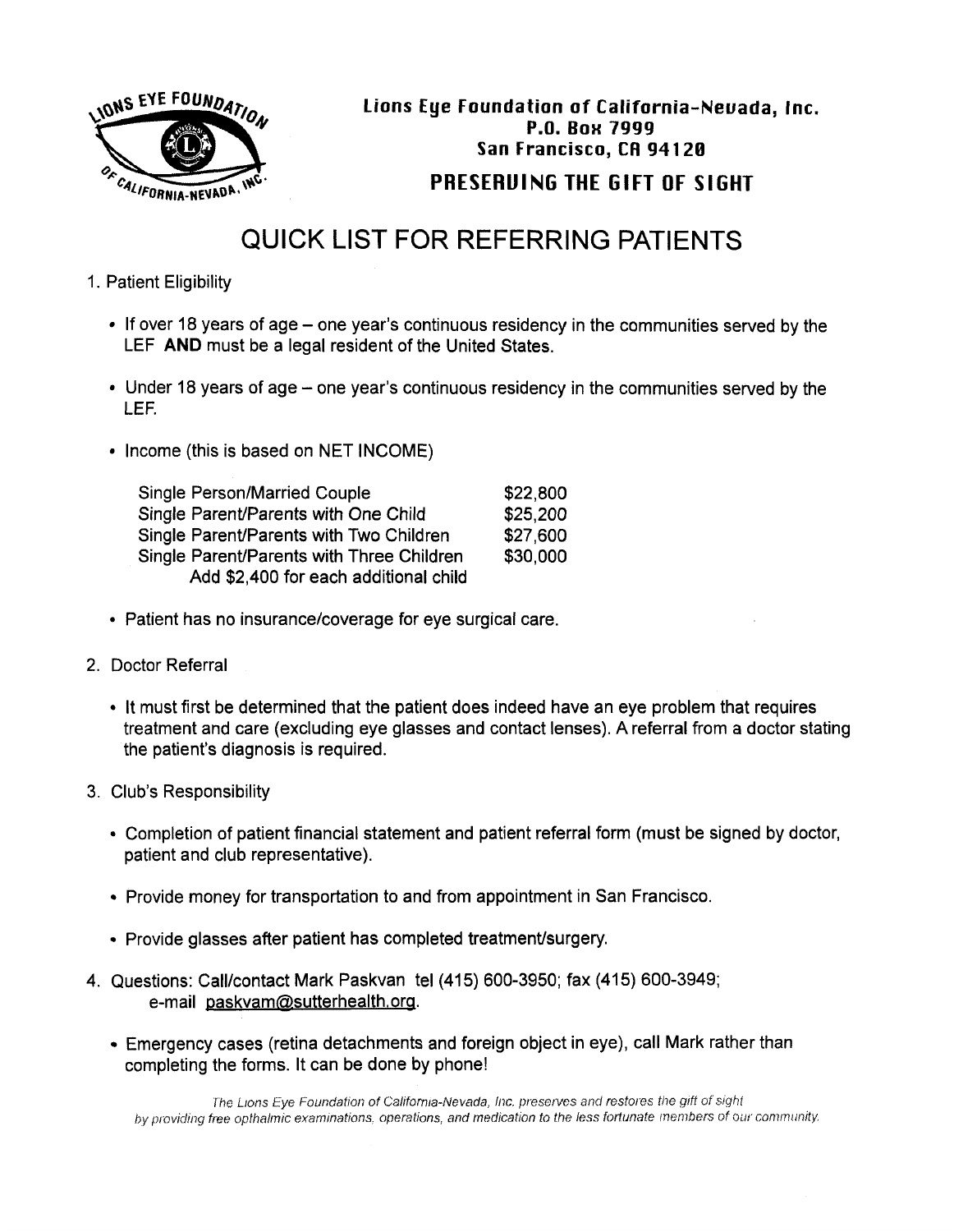PATIENT FINANCIAL STATEMENT AND APPLICATION FOR EYE CARE AND TREATMENT THROUGH SPONSORSHIP OF THE

 $\bar{z}$ 

| <b>UNA SPI FERMONTEN</b>                                                                                                                                        | <b>Lions Eye Foundation</b><br>a CAR HOS ROMERING<br>of California - Nevada,<br>Inc.                                                                                                                                          |
|-----------------------------------------------------------------------------------------------------------------------------------------------------------------|-------------------------------------------------------------------------------------------------------------------------------------------------------------------------------------------------------------------------------|
|                                                                                                                                                                 | MAILING ADDRESS: P.O. BOX 7999, SAN FRANCISCO, CA 94120                                                                                                                                                                       |
|                                                                                                                                                                 | (revised 1/1/93)                                                                                                                                                                                                              |
|                                                                                                                                                                 |                                                                                                                                                                                                                               |
|                                                                                                                                                                 |                                                                                                                                                                                                                               |
|                                                                                                                                                                 |                                                                                                                                                                                                                               |
| If patient is a minor, the following information refers to parent or guardian:                                                                                  |                                                                                                                                                                                                                               |
| Dependents: Name, Age, Relationship                                                                                                                             | Dependents: Name, Age, Relationship                                                                                                                                                                                           |
|                                                                                                                                                                 |                                                                                                                                                                                                                               |
| Financial Information of Patient or Responsible Party:<br>1.Cu rrent Employment:                                                                                |                                                                                                                                                                                                                               |
|                                                                                                                                                                 |                                                                                                                                                                                                                               |
| 2. Spous e Employment:                                                                                                                                          |                                                                                                                                                                                                                               |
| 5. Mont hly Income:<br>Total Net Income: ________                                                                                                               | the control of the control of the control of<br>Source: Salaries and Wages Manual Communication of Contract Communication of Cross Amount: 2000.                                                                              |
| 6.Li st of Amounts Owed:<br>To Whom:                                                                                                                            | Amount<br><u> 1980 - Jan Barbara (j. 1980)</u><br><u> 1980 - Jan Lander, amerikansk politiker (* 1908)</u>                                                                                                                    |
| 7.Pa tient has been at current address how long? _____ if less than one year, please list prior<br>addresses and length of residence at each for the past year. |                                                                                                                                                                                                                               |
| 8. A. Citizenship of applicant __________                                                                                                                       | the company of the company of the company of the company of the company of the company of the company of the company of the company of the company of the company of the company of the company of the company of the company |
| B. If not U.S. citizen, are you a legal resident? ______________________________                                                                                |                                                                                                                                                                                                                               |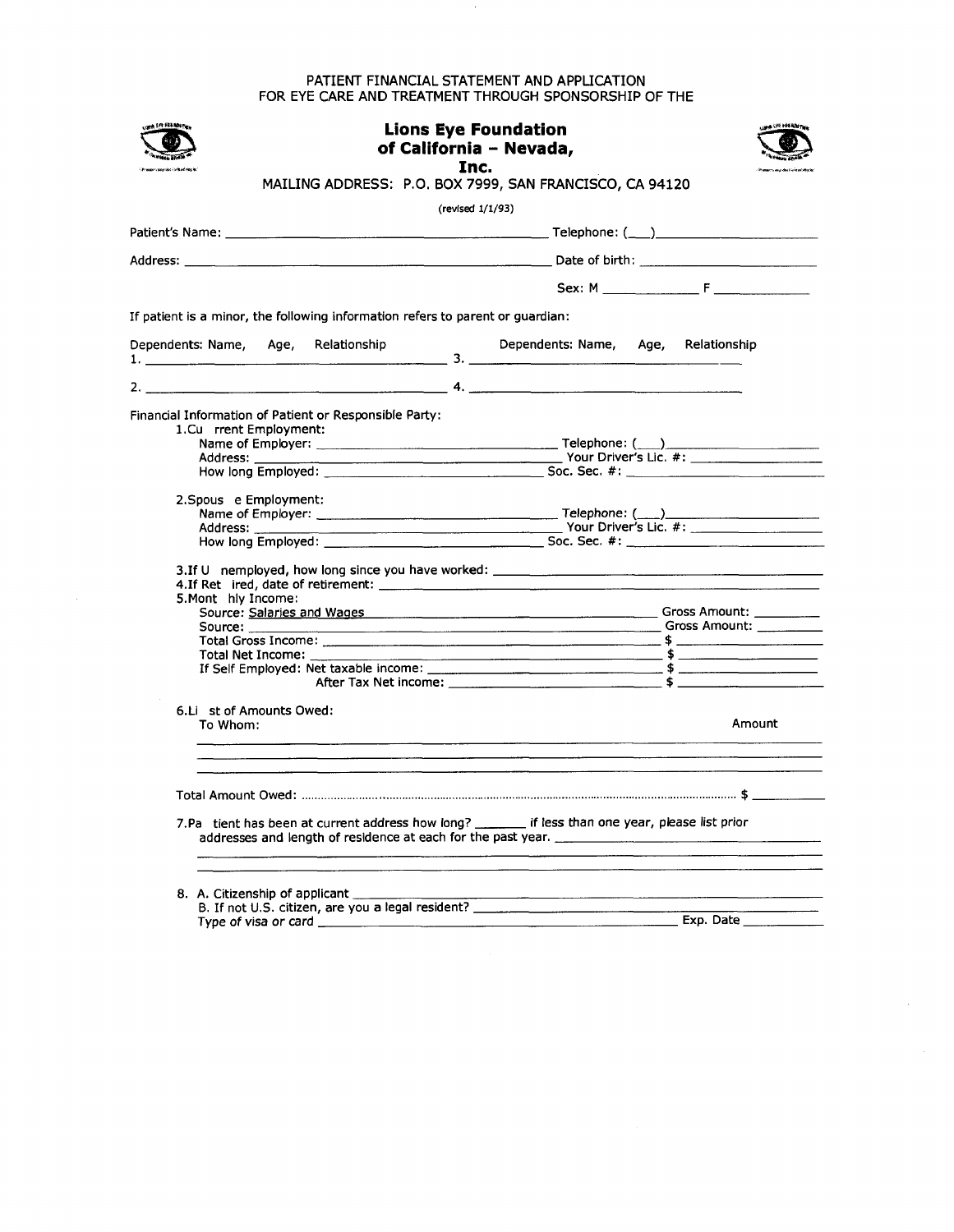| 8.                                 | List of Assets:            |                                                                                           |                                                                                                                                                                                                                                                                                                                                                                                                                                        |
|------------------------------------|----------------------------|-------------------------------------------------------------------------------------------|----------------------------------------------------------------------------------------------------------------------------------------------------------------------------------------------------------------------------------------------------------------------------------------------------------------------------------------------------------------------------------------------------------------------------------------|
|                                    |                            |                                                                                           |                                                                                                                                                                                                                                                                                                                                                                                                                                        |
|                                    |                            | Less Amt. Of Mortgage owed: \$                                                            |                                                                                                                                                                                                                                                                                                                                                                                                                                        |
|                                    |                            |                                                                                           |                                                                                                                                                                                                                                                                                                                                                                                                                                        |
|                                    |                            | B. Other Real Estate Owned: \$                                                            |                                                                                                                                                                                                                                                                                                                                                                                                                                        |
|                                    |                            |                                                                                           |                                                                                                                                                                                                                                                                                                                                                                                                                                        |
|                                    |                            |                                                                                           |                                                                                                                                                                                                                                                                                                                                                                                                                                        |
|                                    |                            |                                                                                           |                                                                                                                                                                                                                                                                                                                                                                                                                                        |
|                                    |                            | costs of care at any such future date as the above assets are liquidated or transferred.) | (*If the total is more that \$50,000.00, Applicant will be asked to sign a statement promising to repay Foundation for                                                                                                                                                                                                                                                                                                                 |
|                                    | C. Savings Accounts:       |                                                                                           |                                                                                                                                                                                                                                                                                                                                                                                                                                        |
|                                    | Institution Where Located: |                                                                                           | Amount:                                                                                                                                                                                                                                                                                                                                                                                                                                |
|                                    |                            |                                                                                           |                                                                                                                                                                                                                                                                                                                                                                                                                                        |
|                                    |                            | D. List Other Securities such as Stocks, Bonds, Cash Value of Life Insurance, etc.        |                                                                                                                                                                                                                                                                                                                                                                                                                                        |
|                                    | Description:               |                                                                                           | Value:                                                                                                                                                                                                                                                                                                                                                                                                                                 |
|                                    |                            |                                                                                           |                                                                                                                                                                                                                                                                                                                                                                                                                                        |
|                                    |                            |                                                                                           |                                                                                                                                                                                                                                                                                                                                                                                                                                        |
|                                    |                            |                                                                                           |                                                                                                                                                                                                                                                                                                                                                                                                                                        |
|                                    |                            |                                                                                           |                                                                                                                                                                                                                                                                                                                                                                                                                                        |
|                                    |                            |                                                                                           |                                                                                                                                                                                                                                                                                                                                                                                                                                        |
|                                    | Name of Company            | Types of Insurance                                                                        | Policy Number                                                                                                                                                                                                                                                                                                                                                                                                                          |
|                                    |                            |                                                                                           | 10. Have you ever applied for Medi-Cal or Medicaid? _________ If yes, please describe: ___________                                                                                                                                                                                                                                                                                                                                     |
|                                    |                            |                                                                                           | I hear by authorize the Lions Eye Foundation of California - Nevada, Inc. to make any investigation                                                                                                                                                                                                                                                                                                                                    |
|                                    |                            |                                                                                           | concerning me and my dependents which is necessary to establish eligibility for assistance. This<br>authorization constitutes a full and complete release from any liability resulting from disclosure of the<br>required information. I declare under penalty of perjury under the laws of the State of California that the<br>foregoing statement of fact provided by me is true and correct to the best of my knowledge and belief. |
|                                    |                            |                                                                                           |                                                                                                                                                                                                                                                                                                                                                                                                                                        |
| Signature of Patient               |                            |                                                                                           |                                                                                                                                                                                                                                                                                                                                                                                                                                        |
|                                    |                            | Signature of Sight Conservation Chairman or other Authorized Club Representative:         |                                                                                                                                                                                                                                                                                                                                                                                                                                        |
|                                    |                            |                                                                                           |                                                                                                                                                                                                                                                                                                                                                                                                                                        |
| <b>Sight Conservation Chairman</b> |                            |                                                                                           |                                                                                                                                                                                                                                                                                                                                                                                                                                        |
|                                    |                            |                                                                                           |                                                                                                                                                                                                                                                                                                                                                                                                                                        |